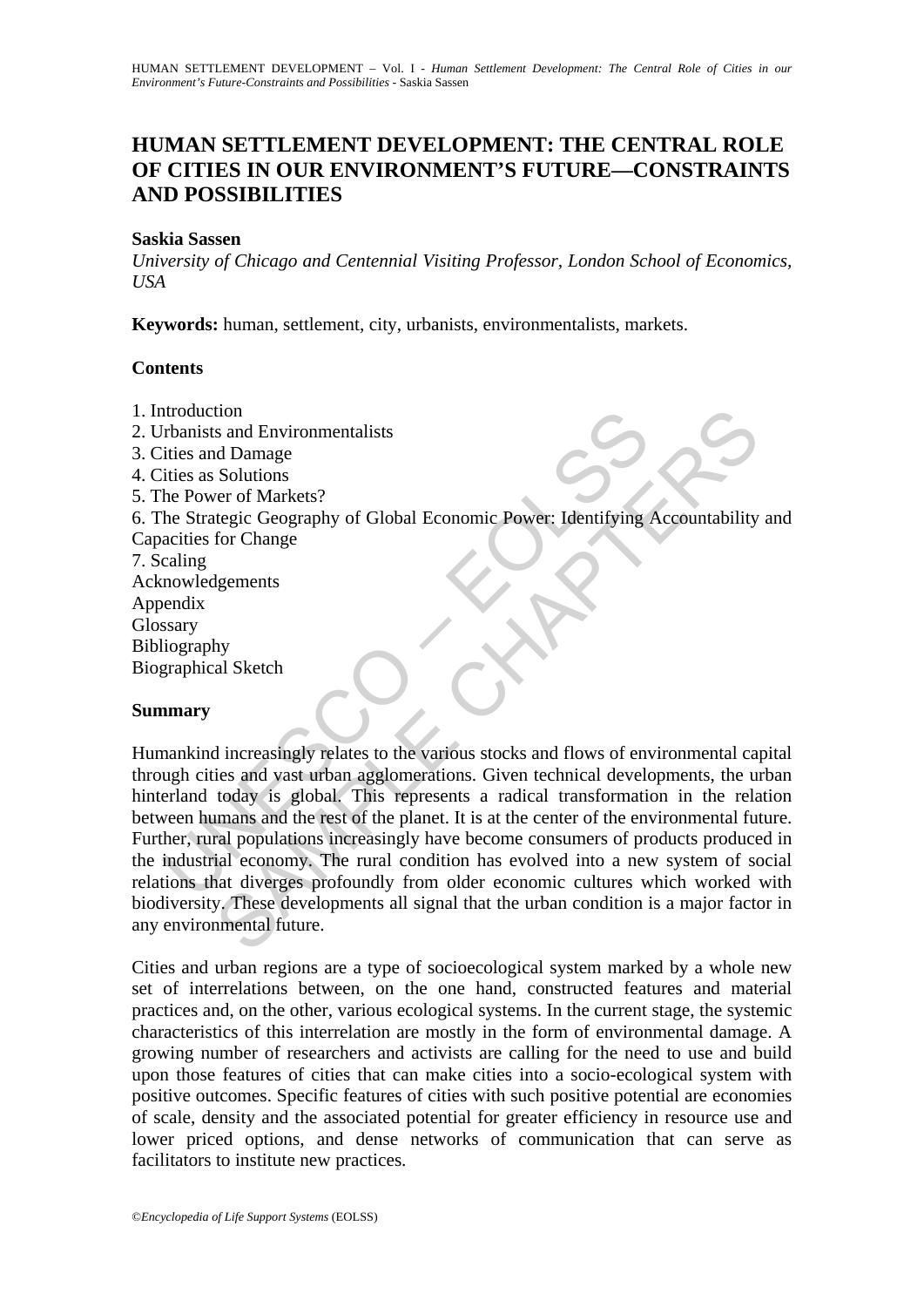The urban and rural condition and their interaction are in good part shaped by systems of social relations that support the current, environmentally damaging configuration. We now have enough evidence to know that beyond adoption of good practices, such as waste recycling, it will take a change in these systems of social relations themselves to achieve greater environmental sensitivity and efficiency. A crucial issue raised by all the above is the question of the scales at which damage is produced and intervention or change should occur. These may in turn differ from the sites where the responsibility for the damage and the sites for demanding accountability lies. The city is, in this regard, an enormously complex multi-scalar system where many of the environmental dynamics that concern us come together and where different policy levels, from the supra to the sub-national, get implemented. Further, specific cross-border networks of mostly global cities, also constitute a key component of the global scale at which these dynamics occur and hence can be thought of as a network of sites for demanding accountability of global economic actors.

Because cities bring together our economic, political, cultural, ideological, and technical systems and practices, the treatment of the subject demands multiple forms of knowledge. Dealing with the question of the environment in the context of cities and rural-urban interactions requires an extraordinary mix of disciplines. Further, because we are dealing with an enormous variety of political and economic systems, levels of wealth and power, cultural understandings and ideological convictions, it is necessary to include analyses that represent many of these differences. It is not a question simply of scientific knowlegde and shared theoretical understandings.

al economic actors.<br>
ause cities bring together our economic, political, cultural, ideologemens and practices, the treatment of the subject demands tweledge. Dealing with the question of the environment in the collumative From the base of methanology and product and the subject of the subject of the subject of the subject demands multiple form. Dealing with the question of the subject demands multiple forms. Dealing with the question of the This complexity and variety assume even more weight when we consider that the question of urban sustainability requires engaging the legal systems and profit logics that underlie and enable many of the environmentally damaging aspects of our societies. This in turn requires addressing some of the major dynamics of the current era: globalization and the ascendance of markets. The question of urban sustainability cannot be reduced to modest interventions that leave these major systems unaddressed. And the actual features of these systems vary across countries and across the North– South divide. In brief, non-scientific elements are a crucial part of any discussion of urban and rural sustainability. Questions of policy and pro-active engagement possibilities are a critical dimension of treatments of urban sustainability, whether they involve asking people to support garbage recycling or demanding accountability from major global corporations known to have environmentally damaging production processes.

There are, then, many different ways of organizing a volume on urban sustainability, each one with its own shortcomings. We opted for including a large number of very specific studies by researchers from many different parts of the world and diverse disciplinary backgrounds. We kept general overviews to a minimum because they inevitably need to neutralize the variety and specificity evident across the world. The volume includes eighty case studies by authors from 50 countries. It enables a juxtaposition of differences and similarities in the problems identified and the solutions enacted in many different parts of the world. We have put enormous weight on the specific instantiations of general dynamics. This introductory chapter and the overview articles aim at scaling the issues upwards and constructing a conceptual architecture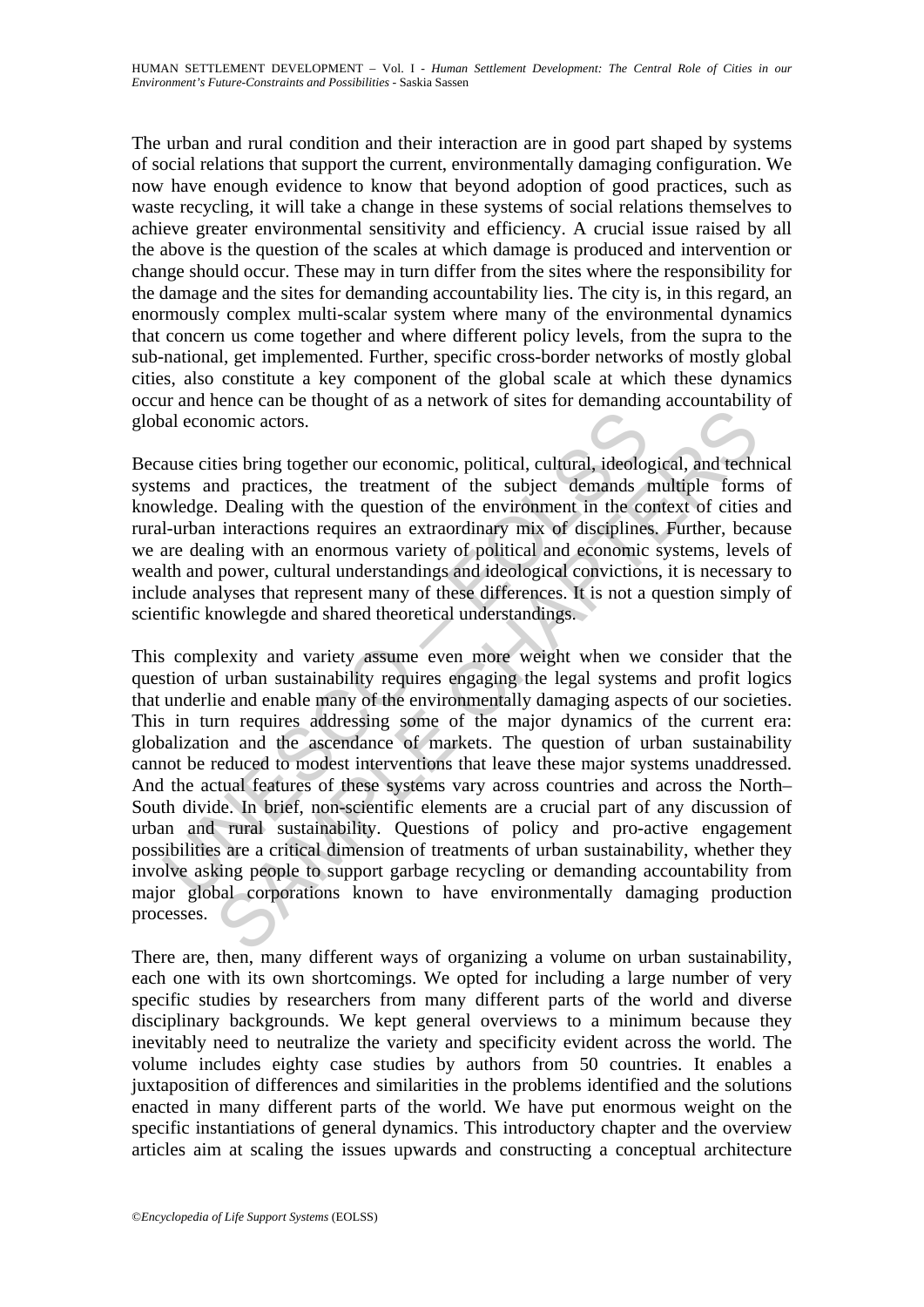where the details of the case studies can be situated and can contribute to illuminate more general trends.

# **1. Introduction**

The massive processes of urbanization under way today are inevitably at the center of the environmental future. Yet they have largely not been at the center of environmental research. It is through cities and vast urban agglomerations that humankind is increasingly present in the world and through which it mediates its relation to the various stocks and flows of environmental capital. The urban hinterland, once a mostly confined geographic zone, is today a global hinterland. This represents a radical transformation in the relation between humans and the rest of the planet.

ing a large number of cities with multimillion populations is a nerory, as is the urbanization of over half the people in tomerations are today the engines of consumption of the world's pay only 2% of the world's land surf arge number of cities with multimillion populations is a new condition in<br>is is the urbanization of over half the people in the world. U<br>joins are today the engines of consumption of the world's environment:<br>joins are toda Having a large number of cities with multimillion populations is a new condition in our history, as is the urbanization of over half the people in the world. Urban agglomerations are today the engines of consumption of the world's environment: they occupy only 2% of the world's land surface, but use over 75% of the world's resources. Humans now consume nearly half of the world's total photosynthetic capacity, and cities are the major factor in this. Cities in the North require an average of 4 to 5 hectares of ecologically productive land per inhabitant. Further, much economic activity that takes place outside cities is geared towards cities. With the expansion of the global economy we have raised our capability to annex growing portions of the world to support a limited number of industries and places. Cities also have a pronounced effect on traditional rural economies and their long-standing cultural adaptation to biological diversity. Rural populations increasingly become consumers of products produced in the industrial economy, one much less sensitive to biological diversity. The rural condition has evolved into a new system of social relations, one that does not work with biodiversity. These developments all signal that the urban condition is a major factor in any environmental future.

Through this enormously distinctive presence that is urbanization, we are changing a growing range of ecological systems from the climate to species diversity and ocean purity and we are creating new environmental conditions of heat islands, desertification, and water pollution. We have entered a new phase in human ecological history. For the first time humankind is the major ecological factor on the planet, in a way it was not in the past. Massive urbanization over the last few decades has created a set of global ecological conditions never seen before. But is it urbanization per se or the particular types of urban systems and industrial processes we have instituted? That is to say, are these global ecological conditions the result of urban agglomeration and density or are they the result of the urban systems for transport, waste disposal, heating and cooling, food provision, and the industrial process through which we extract, grow, make, package, distribute, and dispose of all the foods and services we use?

We can begin by conceptualizing the urban condition as a socio-ecological system in that it creates a whole new set of interrelations between, on the one hand, its constructed features and material practices and, on the other, various ecological systems. In the current stage, the systemic characteristics of this inter-relation are mostly in the form of environmental damage. A growing number of researchers today are calling for the need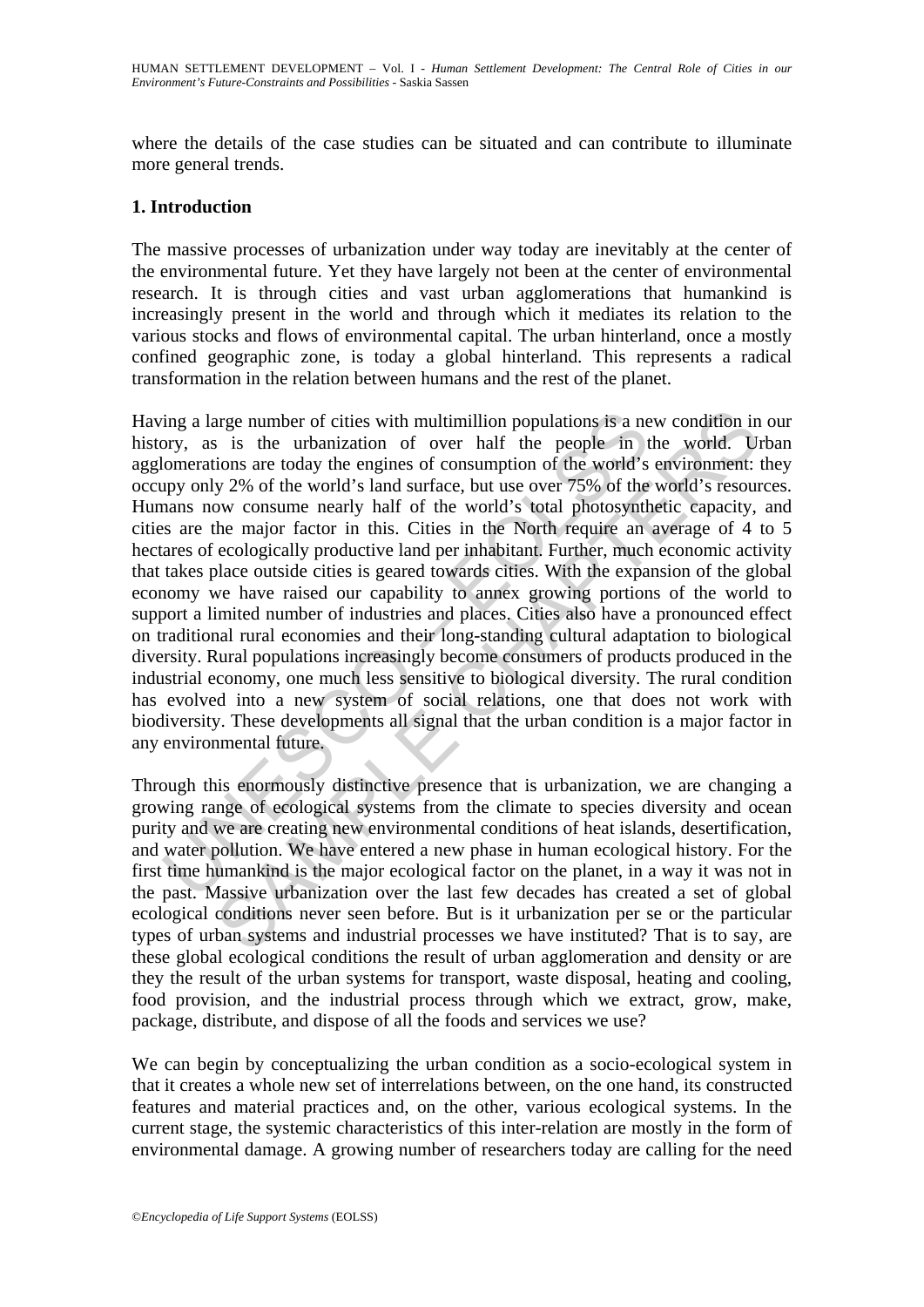to use and build upon those features of cities that can make cities into a socio-ecological system with positive outcomes. Specific features of cities with such positive potential are economies of scale, density and the associated potential for greater efficiency in resource use and lower priced options, and dense networks of communication that can serve as facilitators to institute new practices. More theoretically, one can say that in so far as cities are constituted through various processes that produce space, time, place and nature, cities also contain the transformative possibilities embedded in these same processes.

Because they are at the center of the environmental future, urbanization and the city also must be understood and used as potentially containing the solutions to many of these problems. As has been much documented, cities have long been sites for innovation and for developing and instituting complex physical and organizational systems. It is within the complexity of the city that we must find the solutions to much environmental damage and the formulas for reconfiguring the socio-ecological system that is urbanization. Cities contain the networks and information loops that may facilitate communicating, informing, and persuading households, governments, and firms to support and participate in environmentally sensitive programs and in radically transformative institution building.

complexity of the city that we must find the solutions to mage and the formulas for reconfiguring the socio-ecologic:<br>mization. Cities contain the networks and information loops tunuincating, informing, and persuading hous xxity of the city that we must find the solutions to much environmend the formulas for reconfiguring the socio-ceological system than. Cities contain the networks and information loops that may facility, informing, and per Urban systems also entail systems of social relations that support the current configuration. Beyond adoption of practices such as waste recycling, it will take a change in this system of social relations itself to achieve greater environmental sensitivity and efficiency. For instance, a crucial issue is the massive investment around the world promoting large projects that damage the environment. Deforestation and construction of large dams are perhaps among the best known cases. The scale and the increasingly global and private character of these investments suggest that citizens, governments, NGOs, all lack the power to alter these investments patterns. But, as discussed later in this chapter, there are possibilities for acting on these deeply damaging economic operations. The geography of economic globalization is strategic rather than all-encompassing and this is especially so when it comes to the managing, coordinating, servicing and financing of global economic operations. The fact that it is strategic is significant for a discussion about the possibilities of regulating and governing the global economy. There are sites in this strategic geography where the density of economic transactions and top-level management functions come together and represent a strategic geography of decision-making. We can see this also as a strategic geography for demanding accountability about environmental damage. It is precisely because the global economic system is characterized by enormous concentration of power in a limited number of large multinational corporations and global financial markets that makes for concentrated (rather than widely dispersed) sites for accountability and for changing investment criteria. This leaves out a whole range of less central and powerful economic actors responsible for much environmental damage, but are more likely to be controllable through national level regulatory interventions.

A crucial issue raised by all the above is the question of the scales at which damage is produced and intervention or change should occur. These may in turn differ from the levels and sites for responsibility and accountability. The city is, in this regard, an enormously complex entity. Cities are multi-scalar systems where many of the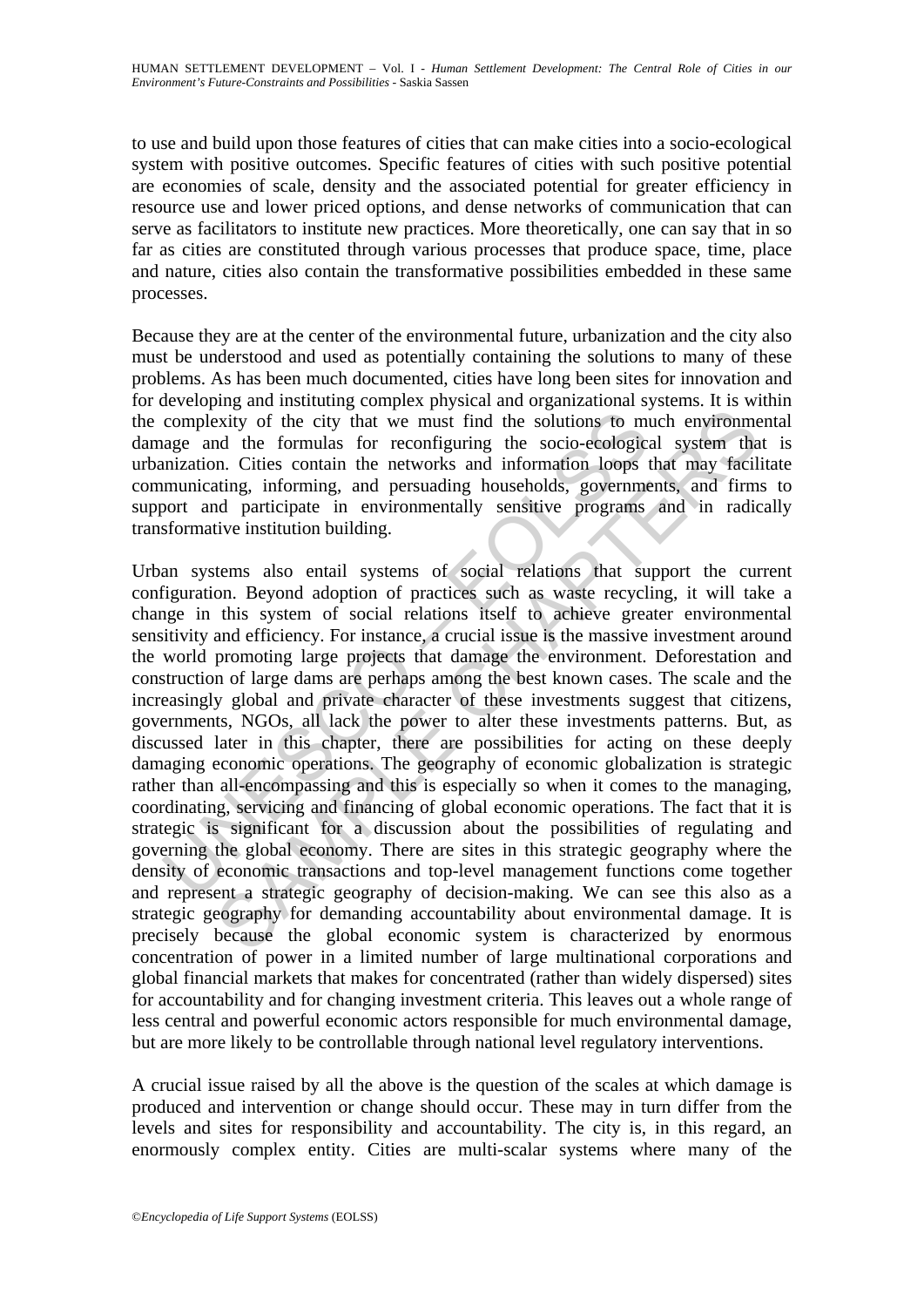environmental dynamics that concern us are constituted and in turn constitute what we call the city, and where different policy levels, from the supra- to the sub-national, get implemented. Further, specific networks of mostly global cities, also constitute a key component of the global scale and hence can be thought of as a network of sites for accountability of global economic actors.

These are among the various issues examined in this chapter and developed in detail through the contributions in this Theme. Because cities bring together our economic, political, cultural, ideological, and technical systems and practices, the treatment of the subject demands multiple forms of knowledge. Dealing with the question of the environment in the context of cities and rural-urban interactions requires an extraordinary mix of disciplines. Further, because we are dealing with an enormous variety of political and economic systems, levels of wealth and power, cultural understandings and ideological convictions, it is necessary to bring in analyses that represent many of these differences. It is not a question simply of scientific knowledge and shared theoretical understandings.

erstandings and ideological convictions, it is necessary to brin<br>esent many of these differences. It is not a question simply of sc<br>shared theoretical understandings.<br>So complexity and variety assume even more weight when ings and ideological convictions, it is necessary to bring in analyses<br>ings and ideological convictions, it is necessary to bring in analyses<br>anary of these differences. It is not a question simply of scientific knowle<br>the This complexity and variety assume even more weight when we consider that the question of urban sustainability requires engaging the legal systems and profit logics that underlie and enable many of the environmentally damaging aspects of our societies. The question of urban sustainability cannot be reduced to modest interventions that leave these major systems untouched. And the actual features of these systems vary across countries and across the North-South divide. While in some of the other environmental themes examined in various volumes it is indeed possible to confine the treatment of the subject to scientific knowledge, this is not the case when dealing with human settlements. Non-scientific elements are a crucial part of the picture: questions of power, of poverty and inequality, ideology and cultural preferences, are all part of the question and the answer. Thus, we have addressed some of the major dynamics of the current era: globalization and the ascendance of markets. Questions of policy and proactive engagement possibilities are a critical dimension of treatments of urban sustainability, whether they involve asking people to support garbage recycling or demanding accountability from major global corporations known to have environmentally damaging production processes.

We opted for including a large number of very specific studies by researchers from many different parts of the world and diverse disciplinary backgrounds. We kept general overviews to a minimum because they inevitably need to neutralize the variety and specificity evident across the world. We have eighty case studies by authors from 50 countries. We have put enormous weight on the specific instantiations of general dynamics. This introductory chapter and the overview articles that will follow aim at scaling the issues upwards and constructing a conceptual architecture where the details of the case studies can be situated and contribute to illuminate more general trends.

There are shortcomings to this approach. We can only hope that the specificity and variety of contributors produces a multiplier effect through the juxtaposition of differences and similarities in the problems identified and the solutions enacted in many different parts of the world. The network of researchers and activists represented by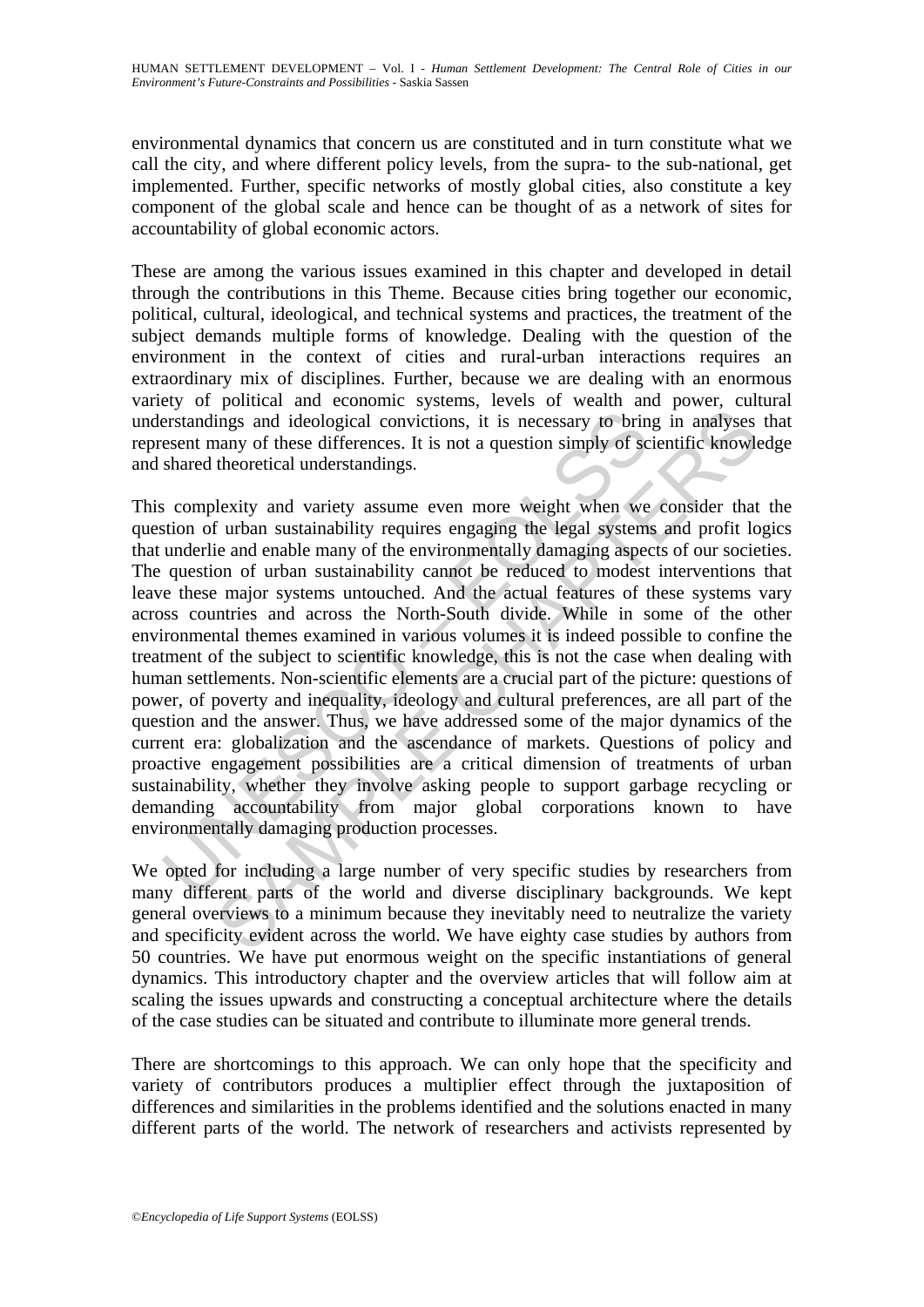these 80 authors is itself a resource for change. And the enormous diversity of political views represents an engagement with lived experience.

example the mean future, continue to dominate and articulate economic posetion examines key features of economic power, particulabilities, that are crucial instruments in both the destruction of the demanding environmental is the near future, continue to dominate and articulate economic activity.<br>
Show the near future, continue to dominate and articulate economic activity.<br>
Show that are crucial instruments in both the destruction of the env The next section in this chapter briefly discusses some of the changes in the relation between urbanists and environmentalists. The third section reviews key components of our empirical knowledge about current and anticipated environmental damage linked to cities. The fourth section examines the evidence we have about cities as containing the capabilities for solving key elements of our environmentally damaging practices and ways of organizing the economy. Focusing on cities as a key site for instituting solutions introduces the question of the multiple scales that are present in cities, a subject we return to in the final section. The fifth section discusses issues raised by economic analyses concerned with environmental conditions and examines to what extent environmentally sound initiatives can use market systems, which at this point and certainly in the near future, continue to dominate and articulate economic activity. The sixth section examines key features of economic power, particularly in its global capabilities, that are crucial instruments in both the destruction of the environment and for demanding environmental accountability. A central effort in this section is to show that rather than focusing exclusively on the hypermobility of capital we also need to understand the embeddedness of global economic power in concrete locations which we can then also think of as sites for demanding accountability. Global economic actors need to become part of our efforts to instituting major transformations worldwide. The final section examines scaling as an analytic and policy strategy to address the issues of concern in this chapter.

- - -

> TO ACCESS ALL THE **65 PAGES** OF THIS CHAPTER, Visit: http://www.eolss.net/Eolss-sampleAllChapter.aspx

#### **Bibliography**

Agarwal B. (1992). The gender and environment debate: lessons from India. *Feminist Studies,* **18**(1), 119–58.

Alexander D. (1990). Bioregionalism: science or sensibility. *Environmental Ethics*, **12**, 161–73.

Anand P. B. (1999). Waste management in Madras revisited. *Environment and Urbanization*, **11**(2), 161– 176.

Aplin G., Mitchell P., Cleugh H., Pitman A., and Rich D., eds. (1995). *Global Environmental Crises: An Australian Perspective*. Melbourne.

Arar N. H. (1998). Cultural Responses to water shortage among Palestinians in Jordan: the water crises and its impacts on child health. *Human Organization*, **57**(3), 284–291.

Arlosoroff S. (1998). Water demand management, UNCHS (Habitat) Regional Conference on Sustainable Consumption Patters in Asian Cities, 1998. www.fukuoka.unchs.org/information/occasional/water-arlosorroff.html.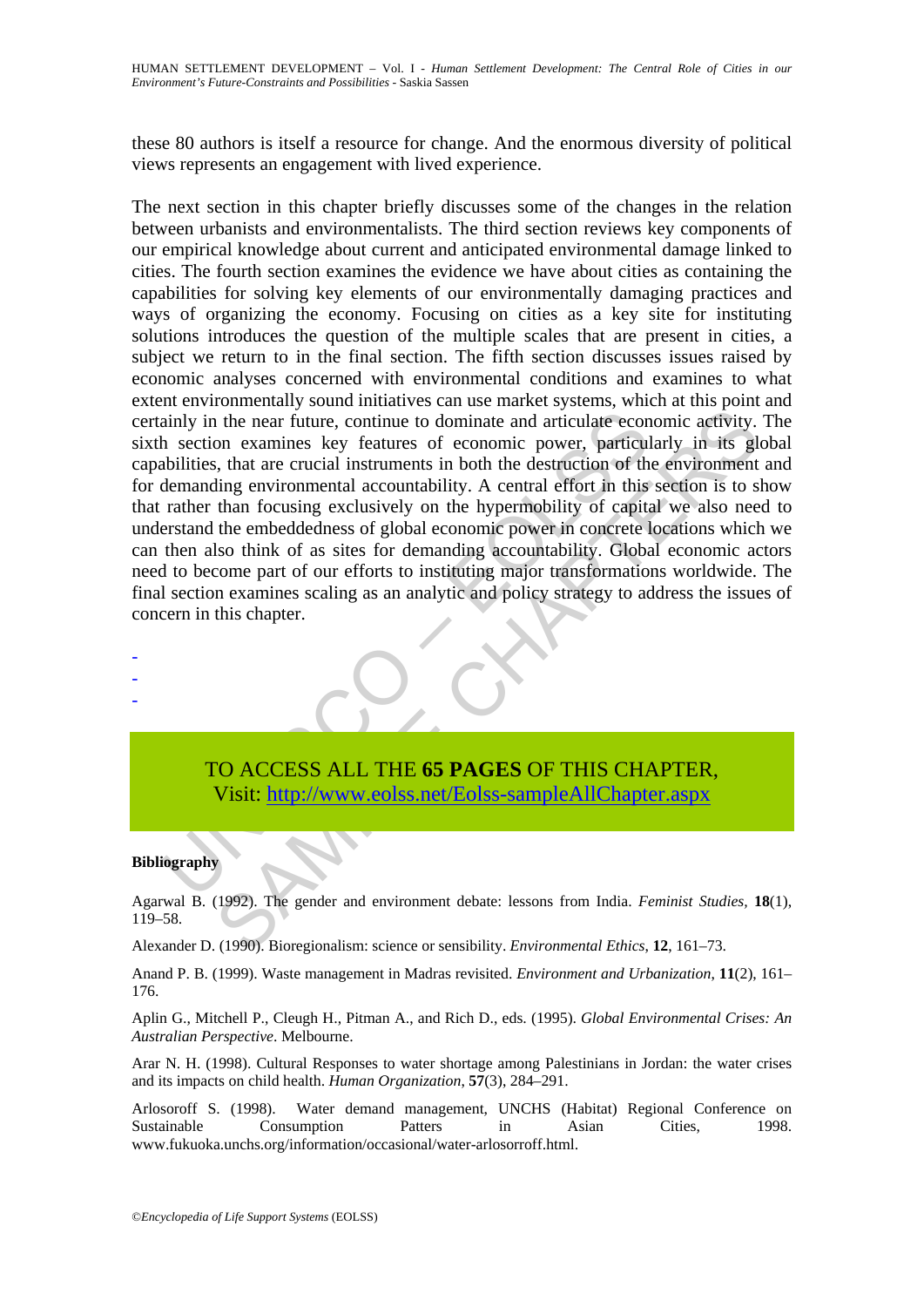Bailey R., ed. (2000) Earth Report 2000: Revisiting the True State of the Planet. New York: McGraw-Hill.

Bartone C., Bernstein J., Leitmann J., and Eigen J. (1994). Towards Environmental Strategies for Cities: Policy Considerations for Urban Environmental Management in Developing Countries. Urban Management Program, UNDP/UNCHS/World Bank.

Benjamin S. (2000). Governance, economic settings and poverty in Bangalore. *Environment and Urbanization*, **12**(1), 35–56.

Blumberg L. and Gottlieb R. (1989). *War on Waste: Can America Win Its Battle with Garbage?* Washington, DC: Island Press.

Boonyabancha S. (1997). Community enablement, poverty alleviation and integrated savings and credit schemes. In "Bangkok," chapter 14 of R. Burgess, M. Carmona, and T. Kolstee, eds. *The Challenge of Sustainable Cities: Neoliberalism and Urban Strategies in Developing Countries*. London and New York: Zed Books.

ddland Report (1987). World Commission on Environment and Development.<br>
and New York: Oxford University Press. [This is a foundational report prembly of the United Nations call for a proposal that would provide long-term e Report (1987). World Commission on Environment and Development. *Our Common Fulgew York:* Oxlord University Press. [This is a foundational report premised upon the genuesta the Nuited Nations call for a proposal that would Brundtland Report (1987). World Commission on Environment and Development. *Our Common Future*. Oxford and New York: Oxford University Press. [This is a foundational report premised upon the general assembly of the United Nations call for a proposal that would provide long-term environmental strategies for achieving sustainable development in the future.]

Bryant B. and Mohai P. (1992). *Race and the Incidence of Environmental Hazards*. Boulder, CO: Westview Press.

Bryner G. C. (1999). Agenda 21: Myth or reality? Chapter 8 in N. Vig and R. Axelrod, eds., *The Global Environment*. Washington, DC: CQ Press.

Bullard R., ed. (1994). *Unequal Protection: Environmental Justice and Communities of Color*. San Francisco: Sierra Club Books. [This edited book is a comprehensive examination of how environmental laws in the Unites States have not been applied judiciously across all segments of the population.]

Burgess R., Carmona M., and Kolstee T., eds. (1997). The Challenge of Sustainable Cities: Neoliberalism and Urban Strategies in Developing Countries. London and New York: Zed Books.

Campbell S. (1999). Planning: green cities, growing cities, just cities? Urban Planning and the Contradictions of Sustainable Development," pp. 234-251, in D. Satterthwaite, ed. *The Earthscan Reader in Sustainable Cities*. London: Earthscan.

Commission on Global Governance (1995). *Our Global Neighborhood*. Oxford and New York: Oxford University Press. [This book considers the ethical and political aspects which obtain in any attempt at managing the global as an integrated "neighborhood."]

Connolly P. (1999). "Mexico City: our common future? *Environment and Urbanization,* **11**(1), April, 53– 78.

Cullingford R.A., Davidson D. A., and Lewin J., eds. (1980). *Timescales in Geomorphology.* Chichester and New York: John Wiley. [This is a highly-technical and dense analysis of the different temporal scales involved in various geomorphological events.]

Deelstra T. (1992). In R. Stren, R. White, and J. Whitney, *Sustainable Cities: Urbanization and the Environment in International Perspective*. Boulder, CO: Westview Press.

Duncan S. and Savage M. (1989). Space, scale and locality," *Antipode*, **21**, 179–206.

Esty D. C. (1999). Economic integration and the environment. Chapter 9 in N. Vig and R. Axelrod, eds. *The Global Environment*. Washington, DC: CQ Press.

Etemadi F. U. (2000). Civil society participation in city governance in Cebu City. *Environment and Urbanization*, **12**(1), 57–72

Ferry L. (1995). *The New Ecological Order*. Chicago: University of Chicago Press.

Florini K., Krumbharr G., and Silbergeld E. (1990). *Legacy of Lead: America's Continuing Epidemic of Childhood Lead Poisoning*. Washington, DC: Environmental Defense Fund.

Foeken D. and Mwangi A. M. (1998). Farming in the city of Nairobi. IDRC Research Program, Cities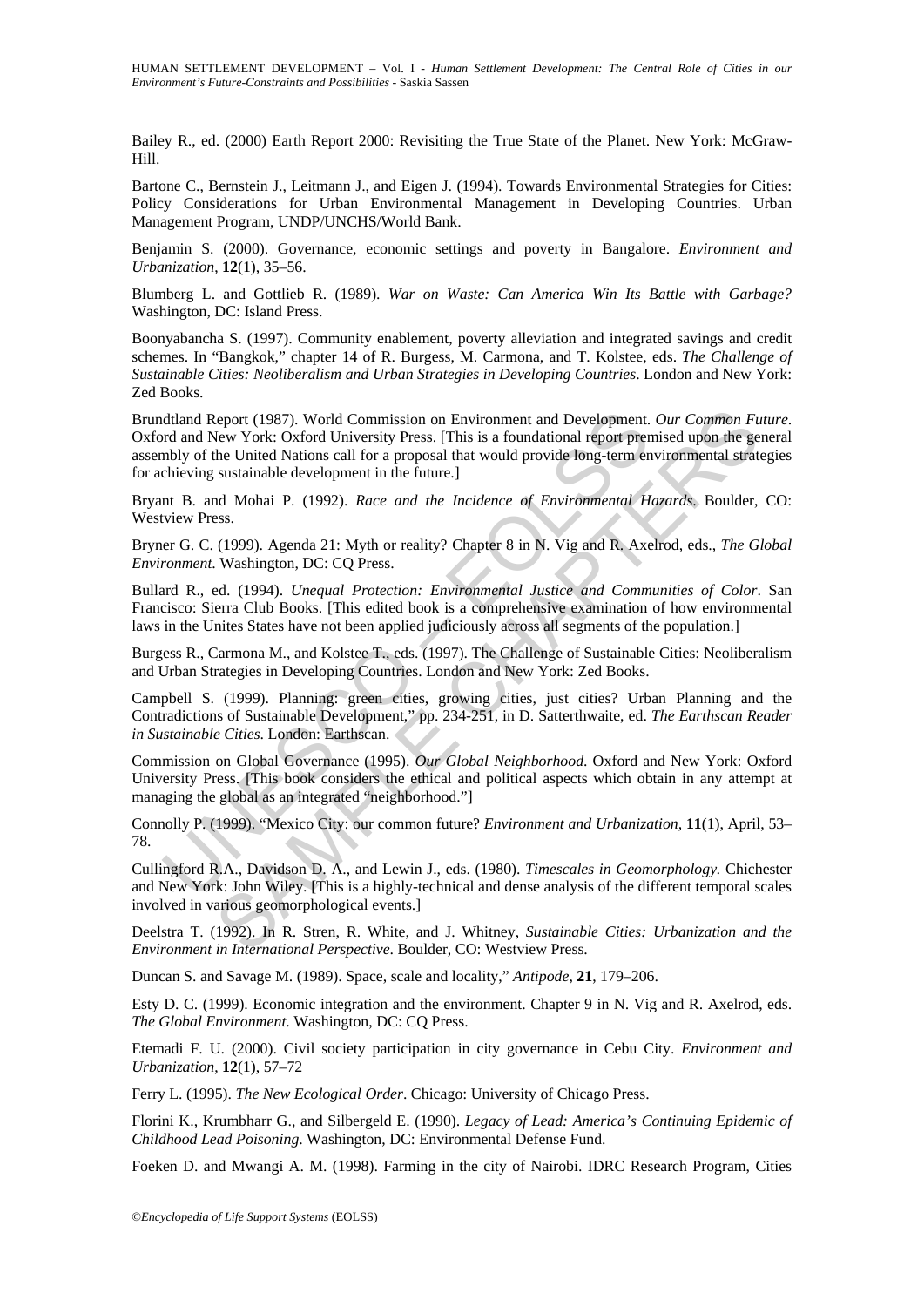Feeding People, ASC Working Paper.

Food and Agriculture Organization of the United Nations (FAO). Report on urban and peri-urban agriculture, www.fao.prg/bodies/COAG/COAG15/x0076e.html

Forman F. and Sowton C., eds. (1989). *Taking Our Time: Feminist Perspectives on Temporality*. Oxford: Pergamon Press.

Foster J. B. (1999). The Vulnerable Planet: A Short Economic History of the Environment. New York: Monthly Review Press.

Gardner R. H. (1998). Pattern, process, and the analysis of spatial scales. Chapter 2 in D. Peterson and T. Parker, eds. *Ecological Scale: Theory and Applications*. New York: Columbia University Press.

Garnett T. (1999). *City Harvest: The Feasibility of Growing More Food in London.* Growing Food in Cities Report, City Farmer (Canada's Office of Urban Agriculture).

Ghai D. and Vivian J., eds. (1992). Grassroots Environmental Action: People's Participation in Sustainable Development. London: Routledge.

Giradet H. (1999). Sustainable cities: a contradiction in terms?" In D. Satterthwaite, ed. *The Earthscan Reader in Sustainable Cities*. Earthscan, London. pp. 413–426.

anable Development. London: Routledge.<br>
elet H. (1999). Sustainable cities: a contradiction in terms?" In D. Satterthwa<br> *eler in Sustainable Cities.* Earthscan, London. pp. 413-426.<br>
lieb R. (1993). *Forcing the Spring: T* Development. London: Routledge.<br>
Sevelopment. London: Routledge.<br>
Statianable Cities. Earthscan, London. pp. 413-426.<br>
Statianable Cities. Earthscan, London. pp. 413-426.<br>
1993). *Forcing the Spring: The Transformation of* Gottlieb R. (1993). *Forcing the Spring: The Transformation of the American Environmental Movement*. Washington, DC: Island Pres. [This is an excellent work which seeks to correct the glaring historical omission of urbanization from the genealogy of environmentalism. In a very convincing manner it situates environmentalism as a core concept in the social movements which first appeared as a response to urbanization.]

Hajer M. (1995) *The Politics of Environmental Discourse: Ecological Modernization and the Policy Process*. Oxford: Clarendon Press. [This is a well thought out work which unpacks the environmental discourse arguing that the obscure concept of "ecological modernization" anchors environmental policymaking.]

Hardin G. (1968). The tragedy of the commons. *Science*, **162**, 1243–1248.

Hardoy J. E., Mitlin D., and Satterthwaite D. (1999) The rural, regional and global impacts of cities in Africa, Asia and Latin America. In D. Satterthwaite, ed. *The Earthscan Reader in Sustainable Cities*. London: Earthscan. pp. 426–461.

Hardoy J., Diana M., and David S. (in press) Environmental Problems in an Urbanizing World: Local Solutions for City Problems in Africa, Asia and Latin America.

Haughton G. (1999). Environmental justice and the sustainable city. In D. Satterthwaite, ed. *The Earthscan Reader in Sustainable Cities*. London: Earthscan. pp. 62–80.

Hinrichsen D. (1998). *Coastal Waters of The World*. Washington, DC: Island Press. [This work is a comprehensive resource on the state of the world's coastal areas.]

Huggett R. J. (1997). *Environmental Change: The Evolving Ecosphere*. London and New York: Routledge. [This is a very well-documented book which gives excellent descriptions of the cosmic, geological and ecological environments and addresses some crucial questions regarding environmental change—what are its causes, what are different temporal and geomorphic scales at which it operates, and at what directions does move?]

Leff E. (1995). *Green Production: Towards an Environmental Rationalist*. New York: Guilford Press. [A very important contribution which deploys analytic tools ranging from Marxism to critical theory in order to open up the debates surrounding the relationship between economic and environmental thinking and also provides a sustainable critique of ecotechnological rationality.]

Lemos, M. C. de Mello (1998). The politics of pollution control in Brazil: state actors and social movements cleaning up Cubatao. *World Development,* **26**(1), 75-87.

Leitmann J., Bartone C., and Bernstein V. (1992). Environmental management and urban development: issues and options for Third World cities. *Environment and Urbanization*, **4**(2).

Liefferink D. (1999). The Dutch national plan for sustainable society. Chapter 12 in N. Vig and R.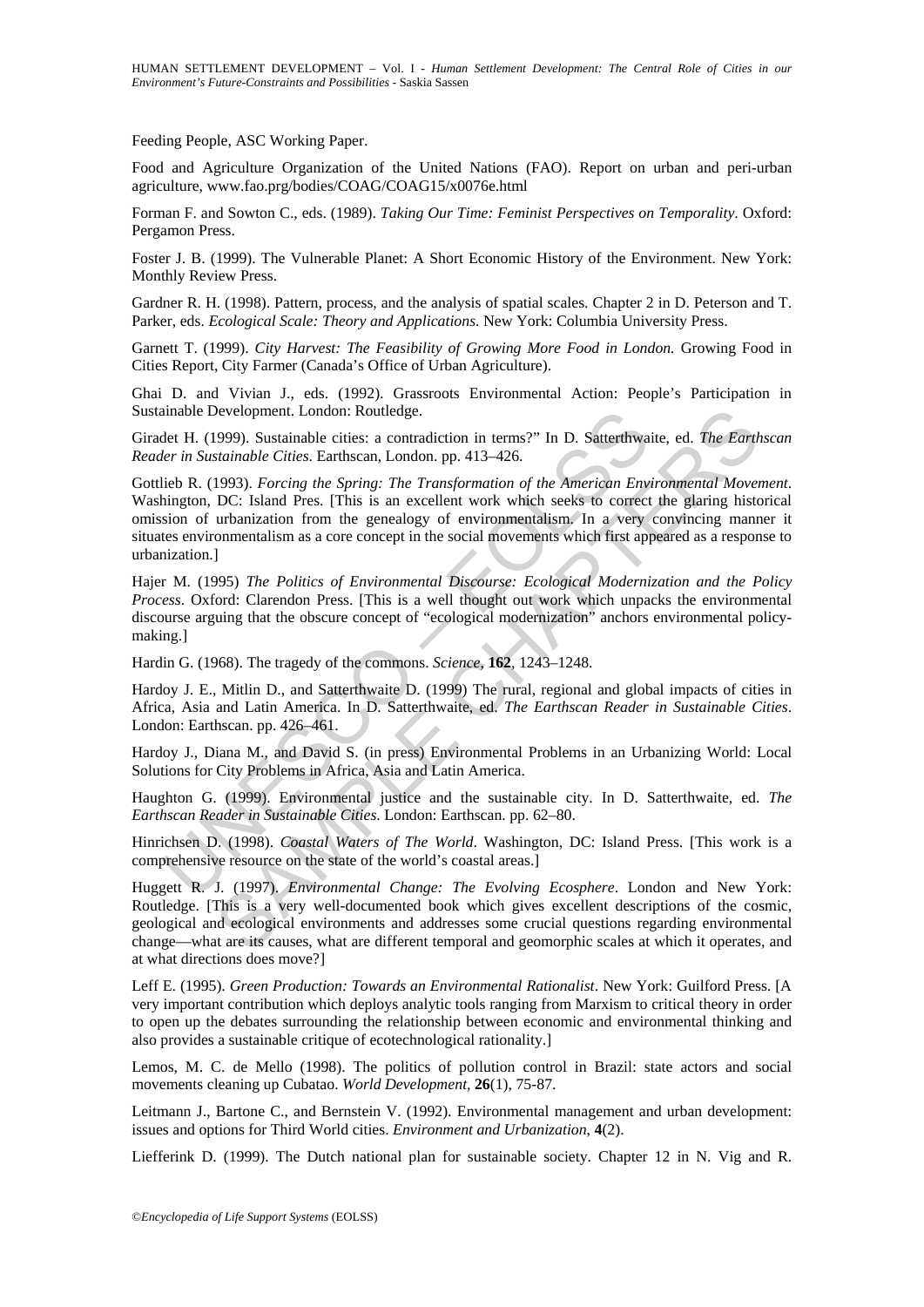Axelrod, eds. *The Global Environment*. Washington, DC: CQ Press.

Lodha R. M., ed. (1993). *Environmental Ruin: The Crisis of Survival*. New Delhi: Indhus. [This book includes articles from both professionals and amateurs and covers global and local level discussions on the effects of industrialization on the health of the environment. Though its analyses are by no means limited to South East Asia, the most accomplished sections are those focusing on problems which obtain in that region.]

Low N.. ed. (1999). *Global Ethics and Environment*. London and New York: Routledge. [This is an essential volume with contributions from some of the most established academics exploring questions of rights, ethics and accountability in the context of environmental justice. By looking at each topic from many different angles and strengthened by the support of a wide range of case studies, it draws attention to the problem of locating a center from which to answer these multi-layered questions.]

Marcuse P. (1998). Sustainability is not enough. *Environment and Urbanization,* **10**(2), 103.

Marvin S. and Laurie, N. (1999). An emerging logic of urban water management, Cochabamba, Bolivia. *Urban Studies,* **36**(2), 341–357.

McCormick J. (1999). The role of environmental NGOs in international regimes. Chapter 3 in N. Vig and R. Axelrod, eds. *The Global Environment*. Washington, DC: CQ Press.

McGranahan G., Songsore J., and Kjellen M. (1999). Sustainability, poverty and urban environmental transitions. In D. Satterthwaite ed. *The Earthscan Reader in Sustainable Cities*. London: Earthscan.

Meadows D. (1999). Indicators and information systems for sustainable development. In D. Satterthwaite ed., *The Earthscan Reader in Sustainable Cities*. London: Earthscan.

Miller G. T. (1996). *Sustaining the Earth: An Integrated Approach*. Belmont: Wadsworth. [This offers an interdisciplinary approach to environmental sciences and works well as a first-step textbook in understanding the essential points and key concepts pertaining to contemporary problems and solutions.]

Miller R. O. (1999). Mining, environmental protection, and sustainable development in Indonesia. Chapter 15 in N. Vig and R. Axelrod, eds. *The Global Environment*. Washington, D.C.:CQ Press.

Milton K. ed. (1993). Environmentalism: The View from Anthropology. London: Routledge.

*m Studies, 36(2), 341-357.*<br>
cormick J. (1999). The role of environmental NGOs in international regimes. C<br>
xelved, eds. The Global Environment. Washington, DC: CQ Press.<br>
ranahan G., Songsore J., and Kjellen M. (1999). s, 36(2), 341–357.<br>
(1999). The role of environmental NGOs in international regimes. Chapter 3 in N. Vi<sub>1</sub><br>
(1999). The role of environment. Washington, DC: CQ Press.<br>
G., Songsore J., and Kjellen M. (1999). Sustainability Mitman G. (1992). *The State of Nature: Ecology, Community, and American Social Thought, 1900-1950*. Chicago: University of Chicago Press. [This provides a historical account of the interactions that the social and political spheres in America had with environment issues in the first half of the twentieth century and traces the path in which "nature" was transformed from a purely biological concept into a social one and integrated within the social dynamics of the period.]

Montiel R. P. and Francoise B. (1999). Urban governance and health development in Leon, Nicaragua. *Environment and Urbanization*, **11**(1), 11-26.

Moser C. (1997). Urban social policy and poverty reduction. Chapter 4 in Burgess, Carmona, and Kolstee, eds. *The Challenge of Sustainable Cities: Neoliberalism and Urban Strategies in Developing Countries*. London and New York: Zed Books.

Nash R. (1989). *The Rights of Nature: A History of Environmental Ethics*. Madison, WI: University of Wisconsin Press.

National Research Council (1991). Committee on Environmental Epidemiology. *Environmental Epidemiology*, Vol. 2. Washington, DC: National Academy Press. [The volume presents the results of studies which assess the impact of hazardous wastes located in the air, soil, water, and food sources on human health.]

Nelson, T. (1996). Closing the nutrient loop. *World Watch*, **9**(6).

Norgaard R. (1985). Environmental economics: an evolutionary critique and a plea for pluralism. *Journal of Environmental Economics and Management* **12**, 382-94.

Paarlberg R. L. (1999). Lapsed leadership: U.S. international environmental policy since Rio. Chapter 11 in N. Vig and R. Axelrod, eds. *The Global Environment*. Washington, D.C.: Island Press.

Palmer J. A. (1998). Environmental Education in the 21st Century: Theory, Practice, Progress and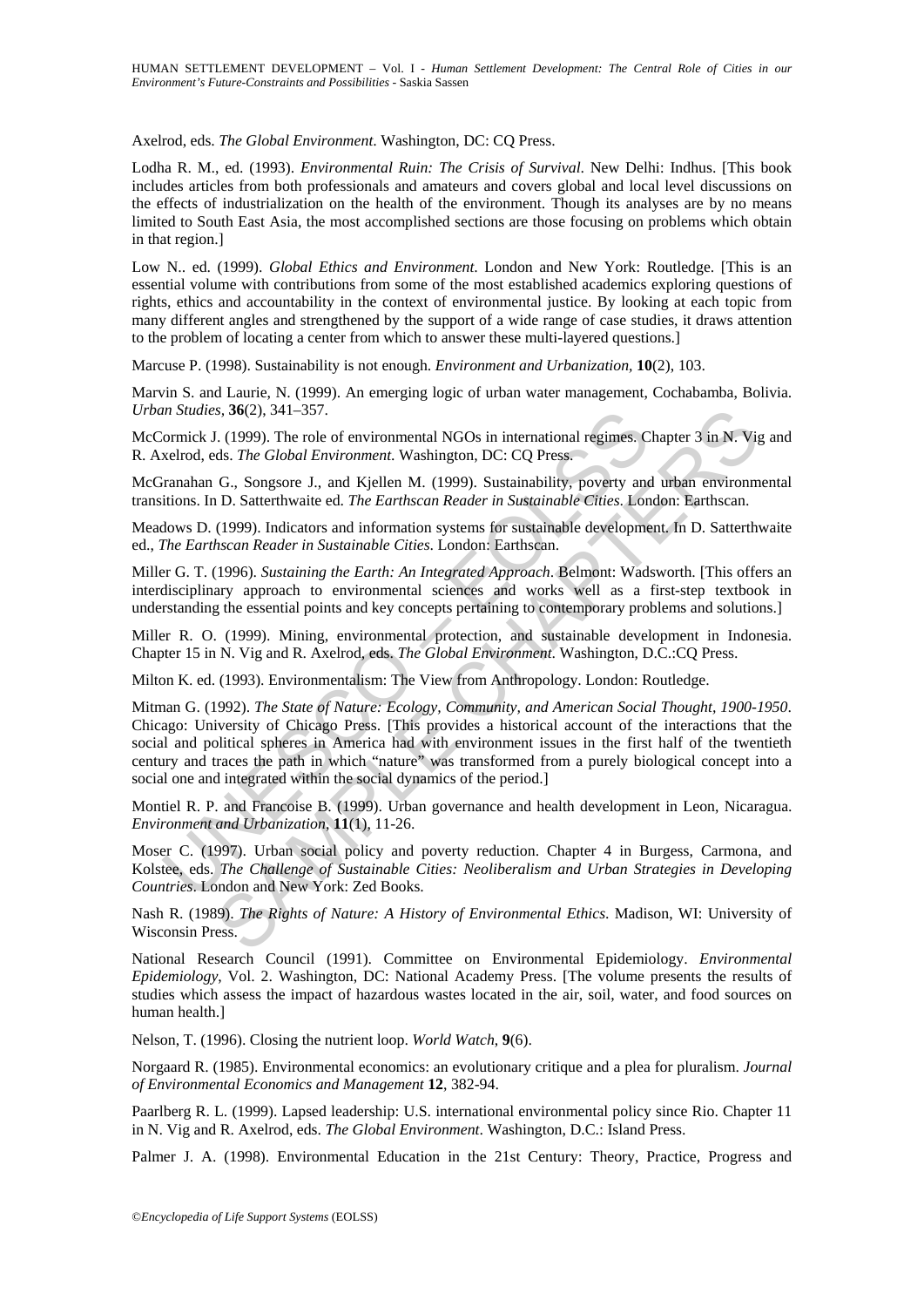Promise. London and New York: Routledge.

Pathak B. (1999). Sanitation is the key to healthy cities: a profile of Sulabh International. *Environment and Urbanization*, **11** (1).

Pepper D. (1993). Eco-socialism: From Deep Ecology to Social Justice, Routledge, London.

Peterson D. L. and Parker V. T., eds. (1998) *Ecological Scale: Theory and Applications.* New York: Columbia University Press.

Phillips J. D. (1999). *Earth Surface Systems: Complexity, Order and Scale*. Oxford: Blackwell. [This provides a sound analysis of the simultaneous presence of order and chaos in earth systems and offers a noteworthy theorization of this presence as one of the general principles guiding Earth systems.]

Pronk J. (1997). Foreword. In R. Burgess, M. Carmona, and T. Kolstee, T. eds, *The Challenge of Sustainable Cities: Neoliberalism and Urban Strategies in Developing Countries.* London and New York: Zed Books.

n V. ed. (1993). *Rebuilding Communities: Experiences and Experiments in Eigence Books.* [Offers some practical applications of bioregionalism and<br>ining community structure and preservation. It works well at bringing envir (1993). *Rebuilding Communities:* Experiences and Experiments in Europe. Tomes, De-<br>(Books. [Offers some practical applications of bioregionalism and deep ecology ynmunity structure and preservation. It works well at brin Rajan V. ed. (1993). *Rebuilding Communities: Experiences and Experiments in Europe*. Totnes, Devon: Resurgence Books. [Offers some practical applications of bioregionalism and deep ecology while examining community structure and preservation. It works well at bringing environmentalism into a local focus.]

Redclift M. (1987). Sustainable Development: Exploring the Contradictions. London: Methuen,.

Rees W. E. (1992). Ecological footprints and appropriated carrying capacity: what urban economics leaves out. *Environment and Urbanization* **4**(2), 121.

Rees W. E. (1998). The built environment and the ecosphere: a global perspective. Presentws to Green Building Challenge, Vancouver, http://www.apeg.bc.ca/library/sustainability/how/greenbuilt.html

Rees W. E. (1999). Achieving sustainability: reform or transformation? In D. Satterthwaite ed., *The Earthscan Reader in Sustainable Cities*. London: Earthscan.

Relph E. (1976). *Place and Placelessness*. London: Pion.

Robins N. and Kumar R. (1999). Production: producing, providing, trading—manufacturing industry and sustainable cities. In D. Satterthwaite ed. *The Earthscan Reader in Sustainable Cities*. London: Earthscan.

Sachs W. ed. (1993). *Global Ecology: A New Arena of Political Conflict*. London and New York: Zed Books. [This edited volume has some of the world's leading environmental thinkers critically examine the ambiguities and ambivalences contained in the new language on sustainability.]

Safi M.A. (1998). An integrated approach to sanitation and health in Kabul. In John Pickford (ed.) *Sanitation and Water for All.* Proceedings of the 24th WEDC Conference, Islamabad, Pakistan.

Sale K. (1985). *Dwellers in the Land: The Bioregional Vision*. San Francisco: Sierra Club Books.

Satterthwaithe, D. (1999). Sustainable cities or cities that contribute to sustainable development? In D. Satterthwaithe ed. *The Earthscan Reader in Sustainable Cities*. London: Earthscan. pp. 80–107.

Satterthwaithe, D. ed. (1999). *The Earthscan Reader in Sustainable Cities*. London: Earthscan. [This exceptional volume brings together an outstanding collection of authors whose involved contributions stand apart from the rest of the literature on the subject of sustainable cities and urban development.]

Seik, Foo Tuan ed. (1999). Sustainable urban transport in Asia: the role of demand management instruments. In A. F. Foo and B. Yuen, eds. *Sustainable Cities in the 21st Century*.

Shiva V. (1988). Staying Alive: Women, Ecology and Survival in India. New Delhi: Kali for Women.

Simone A. (1997). Urban development in South Africa: some critical issues from Johannesburg. Chapter 16 in Burgess, Carmona, and Kolstee, eds. *The Challenge of Sustainable Cities: Neoliberalism and Urban Strategies in Developing Countries*. London and New York: Zed Books.

Smit J. (1996). Urban agriculture, progress and prospect: 1975-2005. The Urban Agriculture Network (TUAN), Washington, D.C. In *Cities Feeding People*, CFP Report Series, 18, http://www.idrc.ca/cfp/rep18\_e.html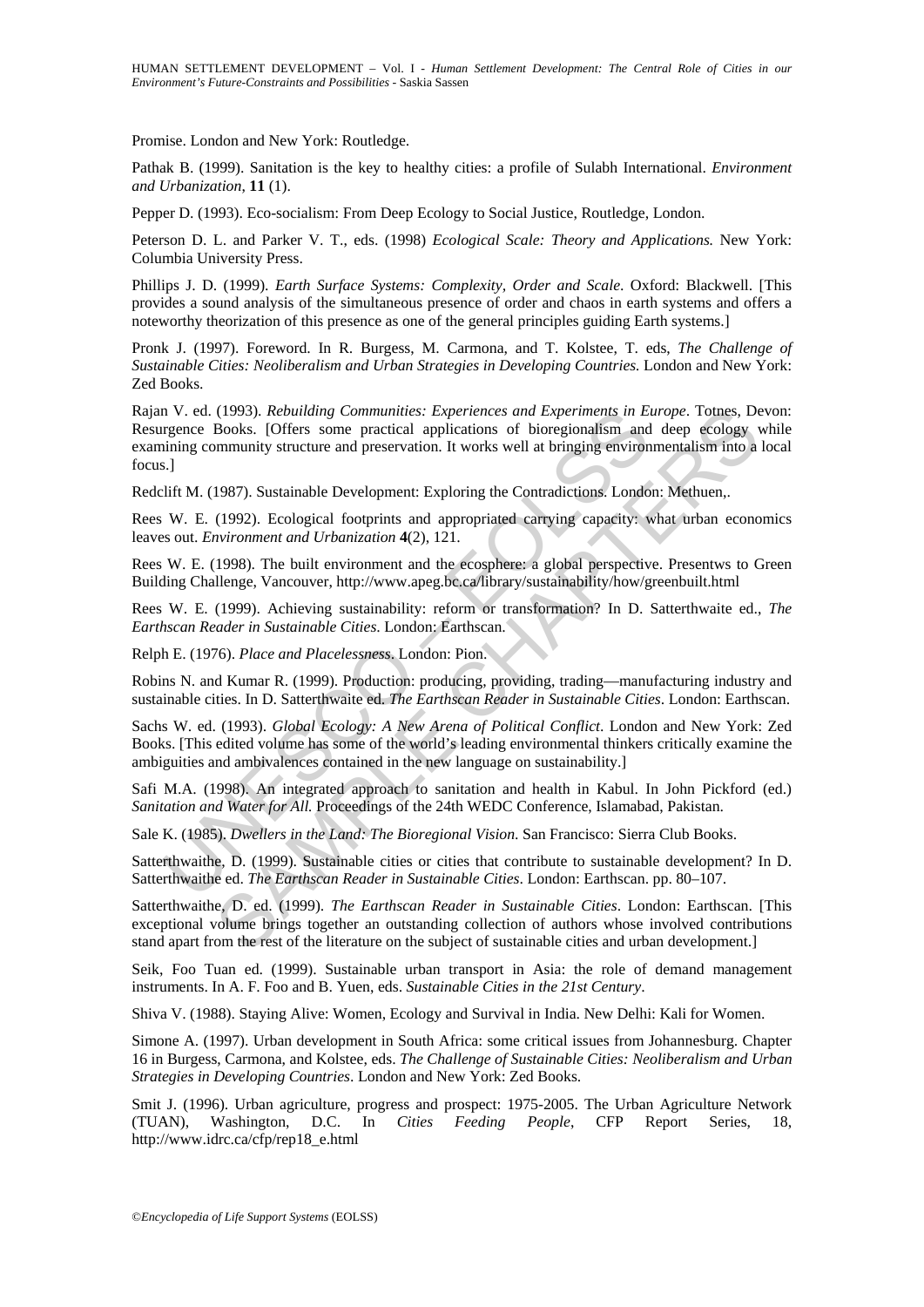Spretnak C. and Capra,F. (1984). *Green Politics*. New York: Dutton.

Stren E. ed. (various years) *Urban Research in the Developing World*. Toronto: Center for Urban and Community Studies, University of Toronto.

Sullivan L. R. (1999) The Three Gorges Dam and the issue of sustainable development in China. Chapter 14 in N. Vig and R. Axelrod, eds. *The Global Environment*. Washington, DC: CQ Press.

Swanson T. and Johnston S. (1999). Global Environmental Problems and International Environmental Agreements: The Economics of International Institution Building. Edward Elgar.

Szasz A. (1994). Ecopopulism: Toxic Waste and the Movement for Environmental Justice. Minneapolis: University of Minnesota Press.

Trade and Environmental Database ( TED) (1992). *Case Studies*, **1**(1), September.

Trade and Environmental Database ( TED) (1994). *Case Studies*, **3**(2), June.

Trade and Environmental Database ( TED) (1996). *Case Studies*, **5**(2), June.

Trade and Environmental Database ( TED) (1995) *Case Studies*, **4**(1), January.

Trade and Environmental Database ( TED) (1998). *Case Studies*, **8**(1), January.

UN Center for Human Settlements (UNCHS) (1999). Resources: resource conservation and waste management. In D. Satterthwaite ed. *The Earthscan Reader in Sustainable Cities.* London: Earthscan.

UNCHS (2000) *Best Practices Database*, http://www.bestpractices.org.

van Vliet W. (1992). In R. Stren, R. White, and J. Whitney, *Sustainable Cities: Urbanization and the Environment in International Perspective*. Boulder, CO: Westview Press.

Velasquez L. E. (1999). Agenda 21: a form of joint environmental management in Manizales, Colombia. In D. Satterthwaite ed. *The Earthscan Reader in Sustainable Cities*. London: Earthscan. pp. 293–321.

Vig N. J. and Axelrod R. S., eds. (1999). *The Global Environment: Institutions, Law, and Policy*. Washington, DC: CQ Press.

Weale A. (1992). *The New Politics of Pollution*. Manchester and New York: Manchester University Press. [This is an essential reading on the politics which anchor environmental policy.]

Weiss E. B. (1999). The emerging structure of international environmental law. Chapter 5 in N. Vig and R. Axelrod, eds. *The Global Environment* Washington, DC: CQ Press.

e and Environmental Database (TED) (1995) *Case Studies*, 4(1), January.<br>
e and Environmental Database (TED) (1995) *Case Studies*, 8(1), January.<br>
center for Human Settlements (UNCHS) (1999). *Case Studies*, 8(1), January Enternational Database (TED) (1995) Case Studies, 4(1), Jamary.<br>
wirommental Database (TED) (1995) Case Studies, 4(1), Jamary.<br>
wirommental Database (TED) (1995) Case Studies, 8(1), Jamary.<br>
for Human Settlements (UNCHS) White R. (1993). *North, South, and the Environmental Crises*. Toronto: University of Toronto Press. [This very accessible book describes the basic scientific changes taking place around the globe and analyses them in the context of the interrelationship between rich and poor countries, that is, the North and the South.]

World Development Report (1999/2000). *Entering the 21st Century*. World Bank: Oxford Press.

WHO (1997). Health and the environment in sustainable development: five years after the Earth Summit. Geneva: WHO.

World Resource Institute (1999a). World Resources 1996-97: A Guide to the Global Environment.

World Resources Institute (1999b). Health and Environment, World Resources 1998-99.

#### **Biographical Sketch**

**Saskia Sassen** is the Ralph Lewis Professor of Sociology at the University of Chicago, and Centennial Visiting Professor at the London School of Economics. Her most recent books are *Guests and Aliens* **(**New York: New Press 1999) and *Globalization and its Discontents* (New York: New Press 1998). *The Global City* is coming out in a new updated edition in 2001. Her edited book *Cities and Their Crossborder Networks* will appear in 2001 with Routledge. Her books have been translated into ten languages. She is co-director of the Economy Section of the Global Chicago Project and is the chair of the newly formed Information Technology, International Cooperation and Global Security Committee of the SSRC.